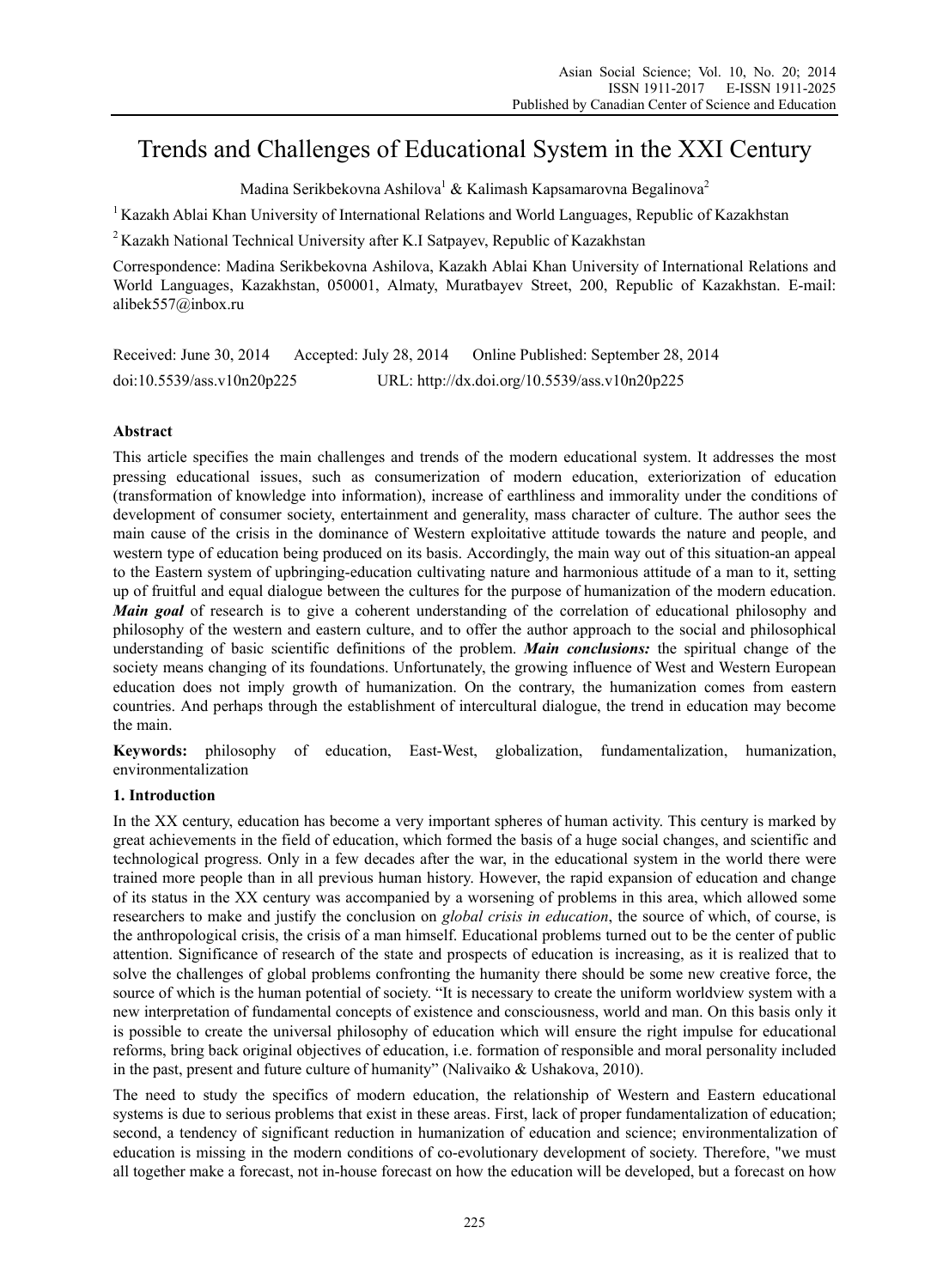the country will be developed. And within this forecast, we must determine what we should do for its development. It is absolutely clear that these challenges cannot be solved without closer cooperation between the educational system and science. This is not an artificial union, this is the only possible step, and thus the union should be aimed at specific result" (Fursenko, 2004).

As never before, the education of the XX and XXI centuries has demonstrated that it can play a significant role in the socio-economic, political and spiritual life of society, if it becomes an internal need of the human being, an important aspect of his essence. "New Century identified new paradigms and trends in the development of education as well. First of all, it should be noted that UNESCO called psychology the scientific paradigm of the XXI century. And this, in turn, allows us calling humanization and humanitarization of the whole educational process the most important paradigm of education in XXI century" (Begalinova, 2012).

Globalization, in turn, as the leading trend of our time just promotes separation of education from a man himself, it takes a form of an independent existence, regardless of the subject, carrier of education, which has an adverse effect on the formation of the subject of education and formation of a man. The contradiction of modern education, the crisis phenomena of universal culture demonstrate that this **crisis can only be removed through the union, the ratio of the Eastern and the Western ways of thinking, civilizations**. No introduction of information technologies into education in the modern India or China will lead to a qualitative change in these countries. This innovative technology must be harmonized with the specific nature of each country, especially countries of the Eastern and Eurasian civilizations.

In turn the crisis which education and culture of the West is undergoing can be overcome through a combination of Eastern and Western educational trends, since the West is more inclined to technicalization, technical, rational understanding of the world, and the East-to intuitive and sensitive comprehension of the world. These two trends have to be connected in education. How to reconcile these opposing trends? This is referred to in this article.

## **2. The Main Problems of Modern Education**

XXI century was marked by a transition to a qualitatively different state of life. Coincidentally, at the turn of the centuries and millenniums, the humanity has entered a new age-the information age. Agrarian and industrial age gave place to the "third wave"-the post-industrial, the main components of which became the market economy, development of open democratic societies, and widespread introduction of means of communication, Internet and computer technologies. According to forecasts of scientists and theorists of the information age (Toffler et al., n. d.), in the XXI century, the major corporations will certainly give place to the universities, and businessmen-to the scientists and professional experts. Education as access and acquisition of the vital and necessary information will be the engine of both science and economy and future of the countries. And this, according to the number of scientists-is the natural result of centuries-long development of the theory of education. If in "Aristotle time, the theory of education was considered as a method of lifestyle and looked for the facts for facts and was associated with the social and natural aspects of life, then in the times of Newton's theory, the education was associated with the division between the theory and practice, and the methodology was of considerable importance. In the days of quantum theory, the features of the theory of education of Aristotle and Newton times have been changed a lot, and such functions as the integration between the theory and practice and pluralism, and so on were the dominant one" (Salahshoori & Yousefzadeh, 2014). In this regard, the educational system has a special role-to prepare highly educated, competitive professionals with a huge set of various competencies, knowledge and skills.

However, there are many problems in the modern education as well. Not coincidentally, in the recent years, scientists have more to say about the crisis in education, which is a direct consequence of the widespread decline of culture, spirituality, anthropological crisis and worsening of the global environmental problems. Education is increasingly involved in the market relations, becoming an integral part of the "consumption society" and **consumerism**. Not only the ways of information presenting, the role of student and teacher, educational methods are changing, but the knowledge itself is changing and transforming. It is very different from the knowledge of previous ages. This is the **knowledge-information**. According to the opinion of French philosopher J. F. Liotar, it certainly should be translatable into the language of machines in the amount of information, should be operational and even transportable through the channels. No matter how we call this knowledge today-"the most significant rate in global competition for power" (Liotar, n. d.), or simply the "information product", it is **spiritless** and immoral! And, above all, that is the education which is responsible for all the problems and threats to the man, society and nature. Because it prepares one-dimensional man, extremely narrow specialist, thinking only about the economic profit and personal gain, and not thinking about the consequences of his activity. Setting "to be in order to have" is successfully implemented by the modern man. And this phenomenon is related not to one or two countries. In pursuit of profit, and under the conditions of global competition for power, this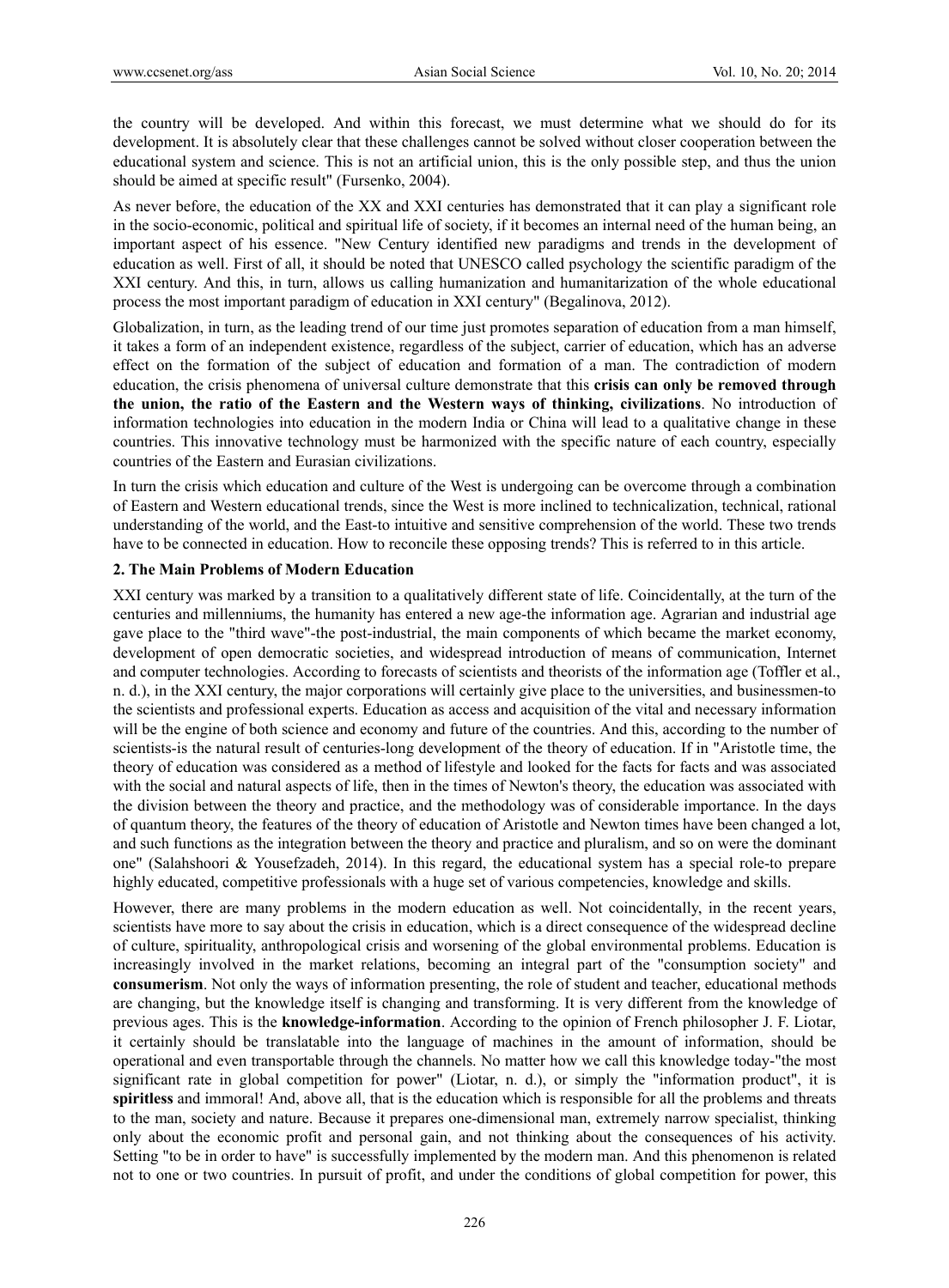phenomenon has become widespread. However, such a situation will not last for a long time. Man cannot endlessly exploit the nature, use its resources with no limits and force the others to do so. It is fraught with serious consequences. Is it possible to have some compensations of practical or moral and spiritual kind in the field of education? Neither the market prosperity, nor the formal right, nor the supreme synthesis of all the problems and their solutions in the field of education, nor the globalization are such compensations.

### **3. The Origins of the Crisis**

In this connection it should be noted that the setting "to have" or "to possess", in other words, a consumer attitude to the nature and other cultures is the characteristic feature of the Western European culture only, the East originally lived on the principle of "to be" or the principle of harmonious unity with the nature. The well-known orientalist Grigorieva, comparing the Western and Eastern cultures, argues that these settings are primordial and can already be found in the myths of the two different types of cultures. For example, in the work "Tao and Logos," she considers the Greek myth of the initial chaos. If pre-basis of the world is chaotic, incoherent and dangerously direful, then the ancient Greeks believed that it is necessary to change it and get rid of the chaos. This gave them the right to start rebuilding of the world, to create order and Cosmos. Belief in the efficacy of "struggle" with the original nature or Chaos as a way of solving problems has become the norm and for thousands of years simulated the behavior of the Europeans. This is the Western paradigm and Western way of attitude to nature. Already in the middle of the last century, with the first reports of the Club of Rome, it became clear that it would inevitably lead to a global catastrophe.

If to talk about the same pre-basis of the world continues Grigorieva, then in Eastern philosophy there is also a representation of the primordial Chaos. But this Chaos is completely different. It's not awesome, not overpowering, but on the contrary-it is a perfect Chaos, led by the most heaven will, dharma or tao. The Chinese call it Hun Dun-chaotic order or good disorder, which is taken as a sample and paradigm of all. There's even such a parable: Rashness and Recklessness wanted to turn their friend Chaos into a man and drilled seven holes in him (ears, eyes, nose and mouth). One hole per day. On day 7, Chaos died ... This parable suggests that the subjective intervention in nature violates its natural course, the law of things and always leads to their death. The myth of Chaos appeared among the Taoists in the VI century BC! But how relevant it is today, isn't it? (Grigoriyeva, 1992).

Oriental style of thinking refers to the spiritual dimension of a man. Its purpose is to reveal the deep layers of the human psyche. While the western style is focused on outward direction, on a rational understanding of the world. Its main tool is the mind, the rational.

If the eastern philosophy is associated with the inner world of a man, with his spirituality, the western directs all its energy on improving the external world, acting as a subject of material and practical activities. This explains why credo of K. Marx is represented in the words: "The philosophers interpreted the world just in various ways, but the point is to change it" (Marx & Engels, 1962). And Lao-tzu and other eastern sages write that before to change the world, change one.

The basis for the Eastern type of education is a non-dual model of the world-this is that. For the Western one it is dualism (either this or that). If the East has made as the central theme of its research-the problem of a man, that the western philosophy has many aspects. It studies the problems of natural philosophy, ontology, epistemology, methodology, aesthetics, logic, etc. It is necessary to note one very important feature of the eastern philosophy-its relationship with mysticism and religion. Often, the philosophies of the eastern countries are formed and developed in the framework of some religious tradition (Hinduism, Buddhism, Islam, etc.). Thus, the world outlook basis of pedagogical tradition of the South Asian civilization was Hinduism and later Buddhism. And this basis defined the way of life of a man, system of social and ethical norms, rituals and celebrations. Neither upbringing nor education was considered to be all-powerful. Inherited qualities and hereditary within this tradition fully conditioned the possibilities of upbringing and education in the process of human development (Rean, 2002).

At the heart of the 'Eastern type of education' there lie the philosophical traditions of East. They are characterized by such features as conservatism, traditionalism, and strict adherence to rules, regulations and canons. 'Western type of education' is more liberal. It is characterized by the desire to pursue a free search for truth, comprehension of the world, while it is not confined to one religious system or philosophical doctrine. It embraces multiple aspects, and may also be atheistic. The famous Russian philosopher, N. Y. Danilevsky, has perfectly described the difference between two very different types of worldview: N. Y. Danilevsky gave his own assessment of these two very different types of world perspective: "West and East, Europe and Asia are presented to our minds as some opposites, polarities. West, Europe constitute a pole of progress, continuous improvement,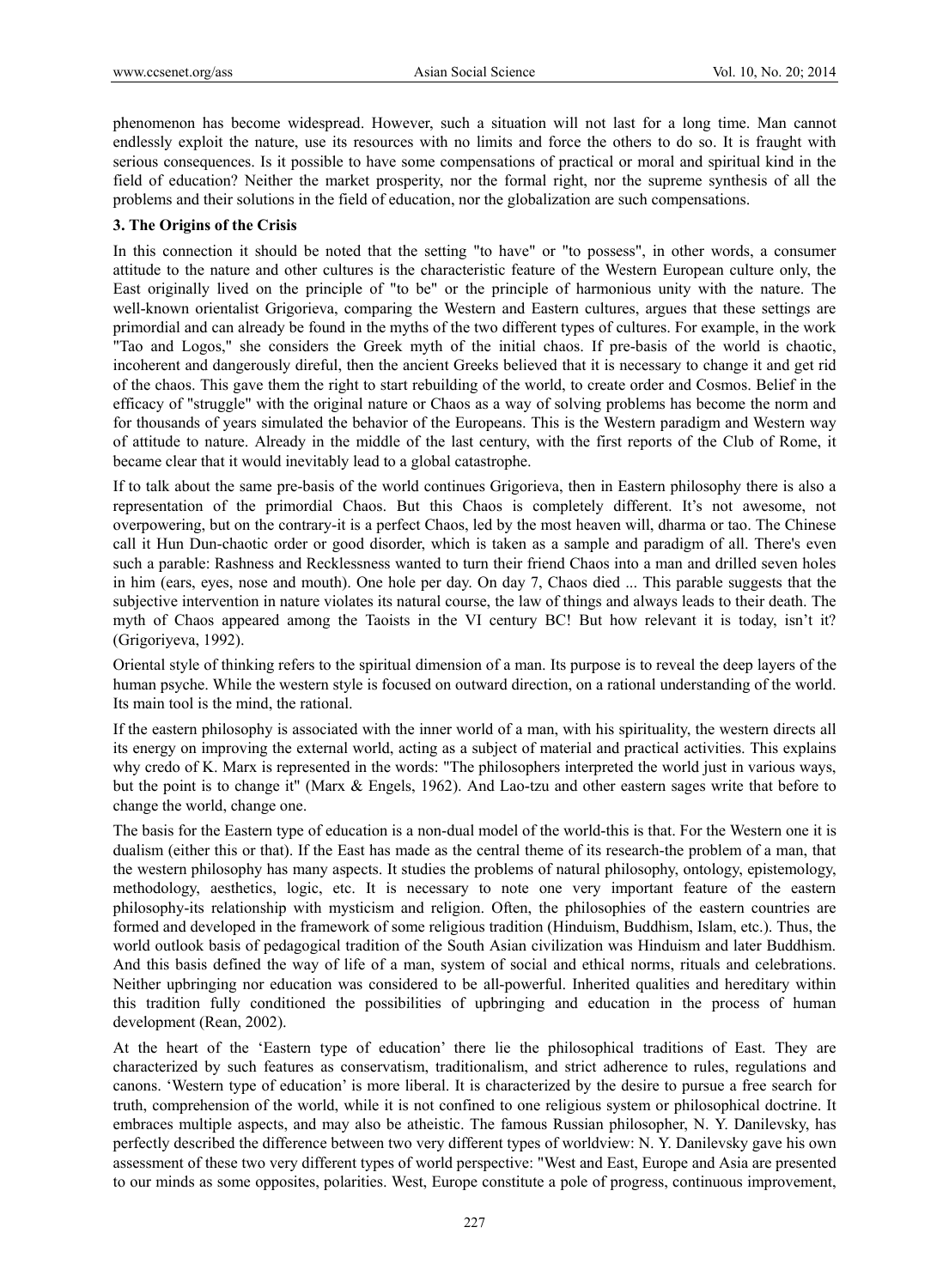continuous movement forward; East Asia-a pole of stagnation so hateful to the modern man ... if not the West, so East, not Europe, so Asia-there is no middle" (Danilevsky, 1991). Often, East and West are represented in the research literature as binary oppositions: tradition-innovation, spirituality-materiality, collectivism-individuality and others.

Nevertheless, today East and West are not opposed to each other as before. On the contrary, they are looking for common ground in order to establish a fruitful dialogue between each other. "The meeting of the West with the East is largely dependent on the ability of both sides to understand each other," says Heinrich Dumoulin. The most important condition for a dialogue is desire, the desire of each of the parties to cooperate: to strive to understand the other, deepening the understanding of oneself; to try to understand the other, prompting the other to return understanding (Semenov, 2004).

Not only East needs a civilized and successful experience of West, but also West needs the eastern one. Today it is extremely obvious. The time has come when humanity was faced with the pressing need to change the strategy of its development, to change attitudes towards themselves and the world. This is the moment when the further exploitation of nature and human resources is no longer possible, the moment, when minor problems of a seemingly local character quickly develop into global ones, solvable only by the joint efforts of many countries. There is a need for drastic revaluation of all values. In this regard, Western technocratism, which was once a key to a successful development, has become an insurmountable obstacle today. It can only be overcome by the introduction to the Eastern spirituality and culture. East, through its commitment to traditions, has managed to keep a reverent attitude to the spiritual, sacred, sacral. And in the light of contemporary issues it favorably distinguishes its worldview. So, V. Schubart wrote raising the question of the relationship between East and West that "in order to understand the relationships and dependencies between the East and the West in all their significance, the problem should be put in the broader framework of existence. In other words-it is to be associated with the deep questions of human existence. In other words-it should make the subject of philosophy "(Semenov, 2004). German professor Von Rintelen believes that in order to establish a dialogue, the East and the West must 1) maintain the allegiance and respect to a different culture; 2) their rapprochement is possible in the field of philosophy in which the culture of the people is expressed to the greatest possible extent; 3) the exchange of ideas should be associated with the values of different cultures; 4) that should be an object of a personal experience that is possible only in the rejection of own prejudices and understanding a different culture in its entirety; 5) when there are differences in values, you can find some common features for different cultures; 6) consider the values not as implemented, but consider each case as a way to express the timeless core values; 7) only in the sphere of values it is possible to achieve mutual understanding, because in them a man can open himself to the maximum fullness (Semenov, 2004).

At the end of the twentieth century the problem of the relationship between East and West became so urgent that resulted in a separate branch of philosophical research-comparative philosophy. This branch deals with the study of methodological and philosophical foundations in order to synthesize the various philosophical systems, but at the same time preserving the national and distinctive style of thinking of each one. The main method of the comparativist philosophers is the method of comparison. ... According to the Indian philosopher P. T. Raju, the object of study of East and West are philosophical systems, as they set different values. The Indian philosopher believes that West has cultivated a 'male', urban, technological way of being. While East has created a 'female', agrarian, philosophic one. The two of these ways of being need to be merged, taking the best possible qualities from the both. According to the philosopher, it is also necessary to practice yoga, because in this case philosophy will be able to team up with religion to seek and reveal the truth, and uncover the truth in human activities (as in China), focus on the mystical experience and learn the existential approach to the problems of the human world (Northrop) (Kolesnikov, 2003). In the comparative philosophy, there are two main approaches-analytical and synthetic. Analytical approach involves consideration of the philosophical and cultural traditions, identification of ways and opportunities for dialogue and synthetic-compares them, compares methods and ideas in the historical development of this concept, and in the collision and confrontation between the different traditions (Kolesnikov, 2004).

Today, not only for Russia and Kazakhstan, but also for other CIS countries there are questions of: is it possible to take as a kind of ideal the Western educational experience, or on the contrary, it must be checked by being exposed to a sharp criticism? Which path Russia and Kazakhstan would choose in the future for further development-eastern or western? And what are in general the paths of world civilization? (Lavrynenko, 2004). Eastern and western cultures met in our countries long before the occurrence of these issues. It can be said that a mixed multi-ethnic society has been formed in our countries, which has in their foundations both the western and eastern samples. That is why Russia, Kazakhstan and other countries of post-Soviet space should learn human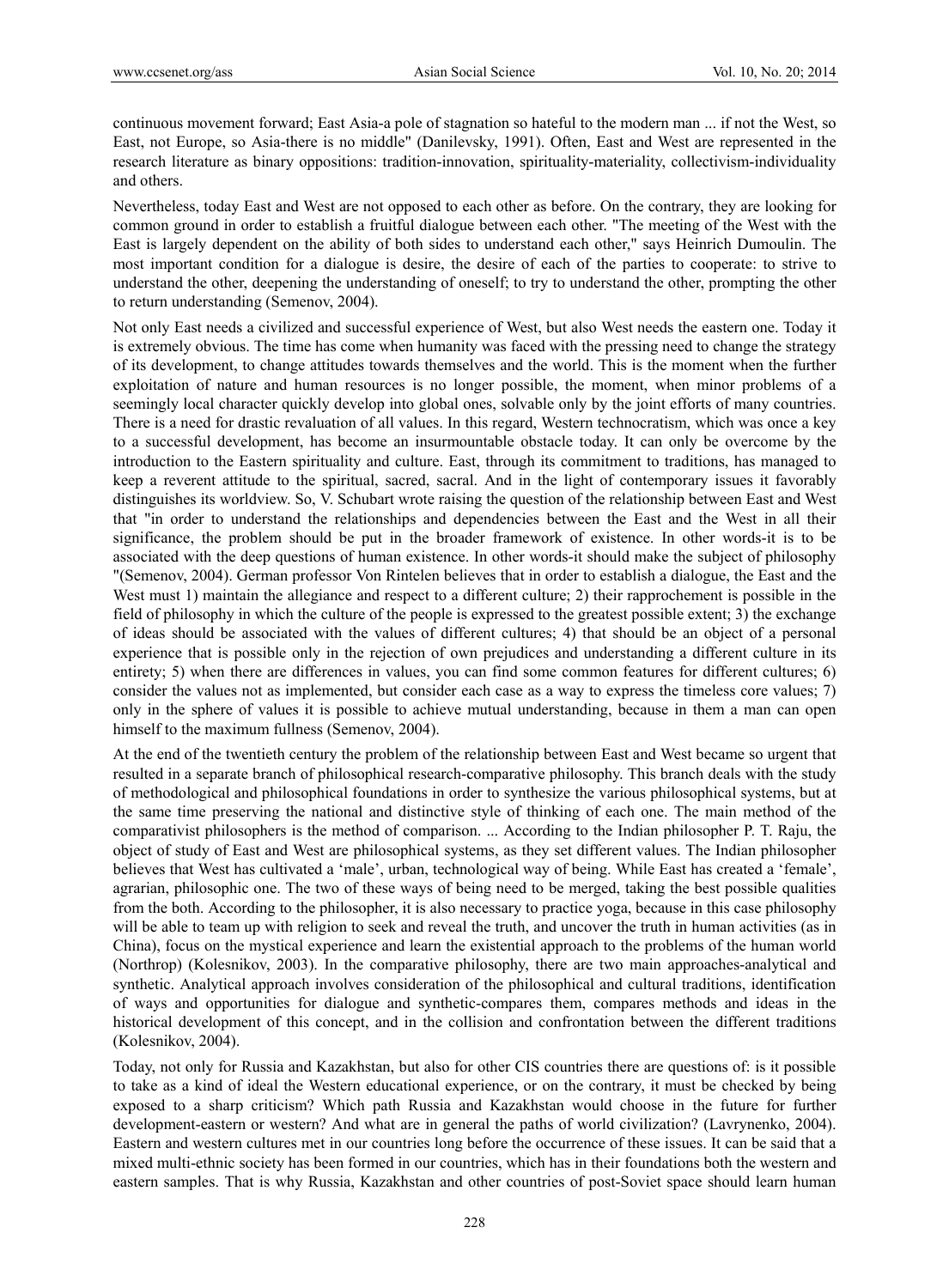values through in-depth study of cultures of their own nations (Lavrynenko, 2004).

Modern education is a complex process of human evolution. Education is also a continuous dialogue between cultures because it acquaints a student with their own cultural norms, patterns of behavior, senses and knowable systems, but also "alien" one. Russian philosopher Y. V. Ilyenkov noted that East and West are different not because they are located on opposite sides from Elbe or Berlin Wall. These are not geographical concepts. The border between East and West goes on a much deeper level-through the heart of contemporary culture, "not coinciding at all with the geographical boundaries and political boundaries of the modern world. It runs not only between the parties within the same country, but often even through the mind and heart of one and the same person" (Ilienkov, 1991). Modern philosophers actualize the problems of East and West, are looking for points of contact of different cultures, including opportunities for dialogue between East and West in matters of education and upbringing.

In this regard, the position of the modern Indian philosopher S. N. Balagangadhara expressed by him in the theory of learning configurations is quite interesting. It is based on an understanding of culture as a tradition that can be seen "as a certain form of learning and meta- learning" (Balagangadhara, 1994). In the form there usually predominates one type of knowledge. However, the philosopher writes, it does not mean the absence or failure of the other forms. Comparing Eastern and Western types of pedagogy, Balagangadhara highlights two very different teaching cultures. Western is the theory-oriented learning, its students 'act to know', and eastern one-the performativity-oriented learning, its students 'know to act' (Oord, 2007).

The relevance of the dialogue between East and the West increases as contradictions of modern civilization and global problems are growing. A lot of western and eastern scholars recognize the need of a deep awareness of these problems, refusal from the non-purely man-made mode of life, the transition to a more loyal methods combining eastern wisdom as well. About his, in particular, is written by American thinker Samuel Huntington. In the concept 'clash of civilizations', he suggests West to 'adapt' to the other civilizations, the influence and power of which increase with each passing year. He also encourages a deeply grasp their religion and culture, because, in his opinion, "no universal civilization is expected in the foreseeable future, but the world of different civilizations, each of which will have to learn to exist with others" (Huntington, 1996).

Thus, the emergence of a global philosophy is now no longer a single line, one-sided process, representing the interests of only one country or group of countries. The global philosophy must proceed from the interests of all cultures, civilizations, offering universal spiritual systems that will allow it to develop further and more importantly-make faceless, soulless humanity humane again.

### **4. Specifics of the Eastern Upbringing and Educational System**

Education as we know consists of two processes: the process of learning and process of upbringing. In the West the priority is given to learning, the sphere of upbringing is replaced over time. In the East, on the contrary, the priority was initially given to the process of upbringing. Here are some features of the Eastern education: the inseparability of subject and object, man and nature, student and teacher; focus on the spiritual result and moral self-perfection of a man, as opposed to the Western system of education which is focused on practical result; inextricable connection of educational system with economic and social development of the country; the main purpose of teacher-upbringing of the "citizen" (with strict self-control and self-awareness skills); versatility of educational program. The most important, of course, is the priority of upbringing which today makes the educational system the attractive one.

Oriental type of education is characterized by many features, among which traditionalism, conservatism, continuity of knowledge; preservation and transmission of ancestral knowledge clearly stand out the most. These features are negative in West. Traditions represent something obsolete, past, irrelevant to a western person. In East, traditions are an integral part of the culture; they are a particular historical reality, 'a spiritual assimilation of a student by a teacher'. Discovering them and associating themselves with ancient traditions eastern man aspires to self-realization and enlightenment.

In general, the history of civilizations, as well as contemporary processes of social development suggest that in fact there are not many different human societies with closed systems of cultures and philosophies, but one single universal culture. Accordingly, there is one single global educational space. However, developing in various parts of the world, it creates different variations and forms, making it ethnically rich, multivariate and diverse.

However, globalization and the global labor market impose uniform requirements on both Western and Eastern types of education. The primary objective of modern education is to train highly qualified professionals. This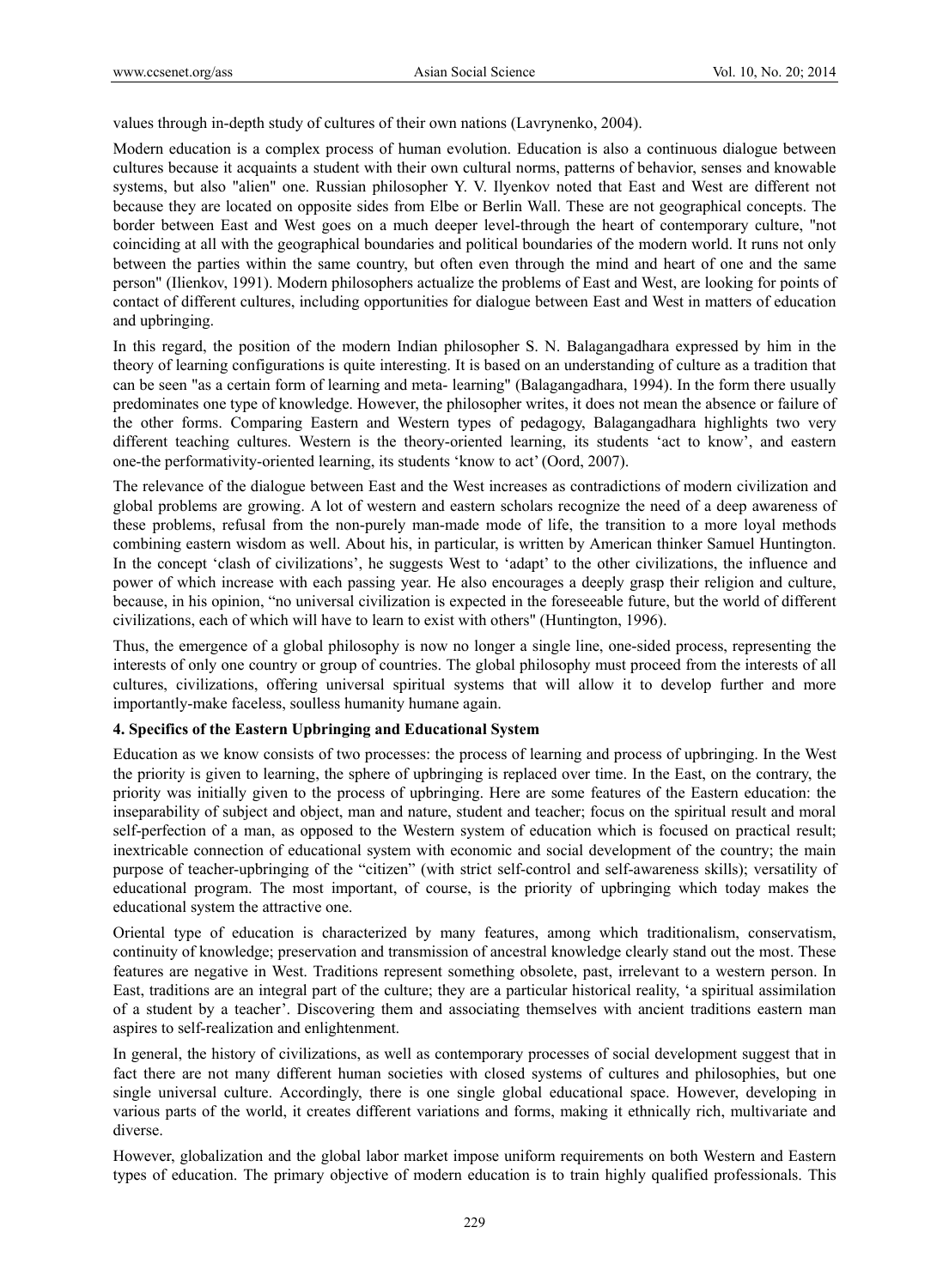requirement is enhanced in the early 21st century. Despite the similarity of tasks, eastern education has managed to preserve its anthropological nature. One of its features was the formulation of the philosophical problems in the form of prescription structures. So, for example, in Islamic countries to this day, "based on a holistic philosophy, a man is regarded as a part of nature. The concept of sustainability, which includes aspects of emotions, spirit, intuitions and imaginations of a man, is also in a focus in Islamic philosophy of education. This philosophy also focuses on the concept that every aspect is simultaneously interrelated (connected by reality). From the perspective of the curriculum, the subject of Islamic education is introduced from the Islamic philosophy of education, and it is a comprehensive and integrative. Variety of aspects is taught through this subject, including the method of practice to enable students to think and solve problems based on the Koran"(Hassan et al., 2013).Succession, traditional, anthropological and prescribed character affected the entire Eastern educational system, and they permeate all forms of education. The Western educational system lays less emphasis on the human nature of education, on the fact that a student himself as an object of education occupies some place in the education.

The main objective of education-is the transfer of knowledge from teacher to student. However, since the 20th century priorities begin to change in western education. The role of the student in the learning process increases. The transition to new technologies and teaching methods, the introduction of the credit system, etc. enhances this process. A student now becomes a full subject of the pedagogical process. "Designing a balanced curriculum that can bring the school and university trajectory in line with the natural and artificial environment-they are a part of this moment, meaning that success, mobility, dynamism, constructivism and sense of duty may become the major advantages for the prevalence at a labor market in the near future"(Barna et al., 2013).

XXI century begins to abandon the Prussian educational system, wherein the teacher took the major place, and the main attention was paid to the teacher. Credit system of education, active forms, adoption of the Eastern samples of upbringing- education will promote further disclosure of student's capabilities, deeper involvement in the educational process.

#### **5. Conclusion**

During the analysis of Western and Eastern models of philosophizing, the challenges of globalization, as well as Western and Eastern educational systems, the author came to the conclusion that the principle of unity of common and single, national and global cannot be considered any more in one version only, as it was suggested in Marxist-Leninist dialectics. In fact (it is finely demonstrated by the genesis of the eastern and western education systems) a unit, which is represented by a particular ethnic group, nation, culture, may be more significant than the total. The dialectics of this process is such that over time single can grow into plural and even more than that-to become universal. Thus, the educational system, which has developed in Western Europe, was originally inherent only in this region, being local. However today, thanks to globalization, scientific and technological progress and enhanced international cooperation, it has become global and of a global nature. Unfortunately, the growing influence of West and Western European education does not imply growth of humanization. On the contrary, the humanization comes from eastern countries. And perhaps through the establishment of intercultural dialogue, the trend in education may become the main.

#### **References**

- Balagangadhara, S. (1994). The "Heathen in his blindness". *Asia, the West and the dynamic of religion* (p. 563). Leiden: E.J. Brill.
- Begalinova, K. (2012). Education as a socio-cultural phenomenon. *Journal of philosophy of education, 6*(45), 161-169.
- Danilevsky, N. (1991). *Russia and Europe* (p. 212). The Book.
- Fursenko, A. (2004). Education and science in Russia facing a new choice. *Research Universities* (pp. 17-19). Integration of science and education, Tverskoy Innovative Center.
- Golosov, G., & Galkina, L. (1997). *Modern Comparative Politics: A Reader* (p. 378). Moscow Public Science Foundation.

Grigoriyeva, T. (1992). *Tao and logos* (p. 380). Publishing firm "Eastern literature" RAS.

- Huntington, S. (1996). *The clash of civilizations and the remaking of world order* (p. 367). New York: Simon and Schuster.
- Ilienkov, E. (1991). *Marx and the Western World* (p. 464). Politizdat.
- Kolesnikov, A. (2003). *The logic and methodology of comparative philosophy* (pp. 3-11). Publishing House of St.